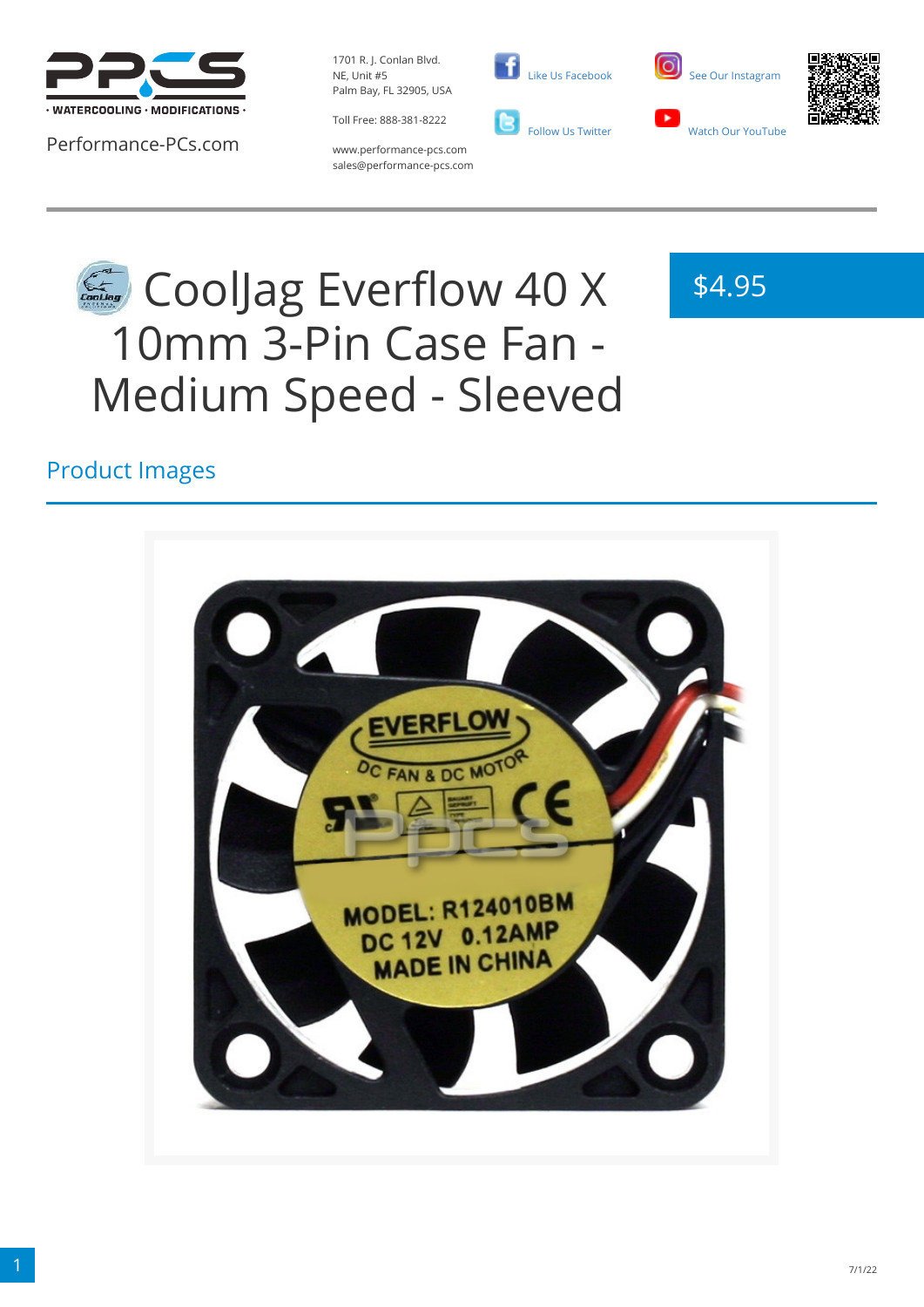Everflow DC fans from CoolJag USA are available in a multitude of sizes for any application you may need. The fans feature great quality, a great price and superior performance. Perfect to replace your old chipset and case fans with these fine products from Everflow.

#### **Description**

Everflow DC fans from CoolJag USA are available in a multitude of sizes for any application you may need. The fans feature great quality, a great price and superior performance. Perfect to replace your old chipset and case fans with these fine products from Everflow.

#### Features

- Dual Ball Bearings
- Rigid plastic housing
- Protection: Current limit/Impedance
- Operating Temp. : -10 to 70C
- Weight 15g

### Specifications

- Voltage: 12V
- Operating Voltage: 7-13.2V
- Current: 0.12A
- Rated Input Power: 1.44W
- Speed: 6000 rpm
- Airflow: 4.64 CFM
- Sound Level: 26.9 dB